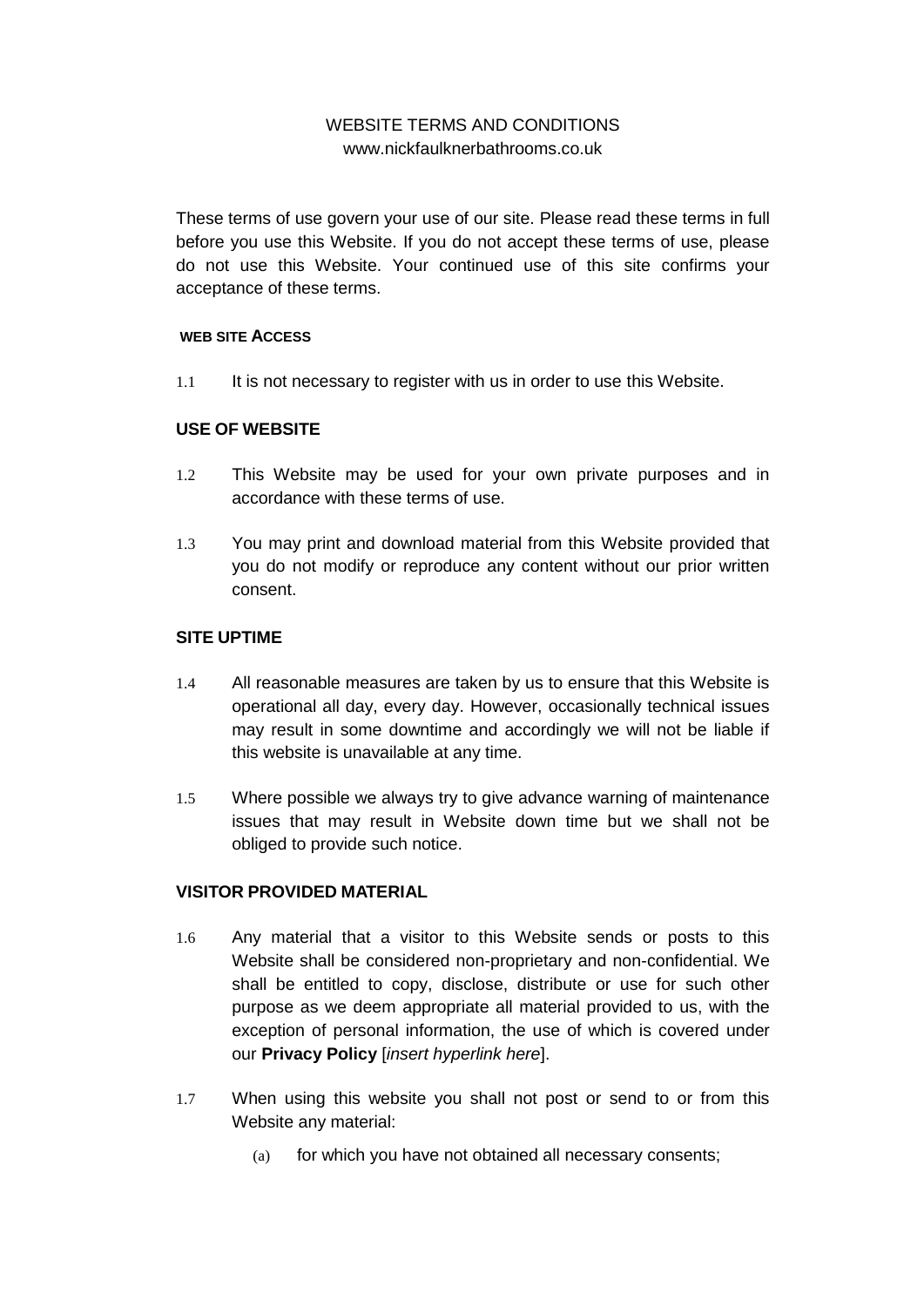- (b) that is discriminatory, obscene, pornographic, defamatory, liable to incite racial hatred, in breach of confidentiality or privacy, which may cause annoyance or inconvenience to others, which encourages or constitutes conduct that would be deemed a criminal offence, give rise to a civil liability, or otherwise is contrary to the law in the United Kingdom;
- (c) which is harmful in nature including, and without limitation, computer viruses, Trojan horses, corrupted data, or other potentially harmful software or data.
- 1.8 [We will fully co-operate with any law enforcement authorities or court order requiring us to disclose the identity or other details of any person posting material to this website in breach of **Paragraph** [1.7](#page-0-0).]

## **LINKS TO AND FROM OTHER WEBSITES**

- 1.9 Throughout this Website you may find links to third party websites. The provision of a link to such a website does not mean that we endorse that website. If you visit any website via a link on this Website you do so at your own risk.
- 1.10 Any party wishing to link to this website is entitled to do so provided that the conditions below are observed:
	- (a) you do not seek to imply that we are endorsing the services or products of another party unless this has been agreed with us in writing;
	- (b) you do not misrepresent your relationship with this website; and
	- (c) the website from which you link to this Website does not contain offensive or otherwise controversial content or, content that infringes any intellectual property rights or other rights of a third party.
- 1.11 By linking to this Website in breach of clause 5.2 you shall indemnify us for any loss or damage suffered to this Website as a result of such linking.

#### **DISCLAIMER**

1.12 Whilst we do take all reasonable steps to make sure that the information on this website is up to date and accurate at all times we do not guarantee that all material is accurate and ,or up to date.